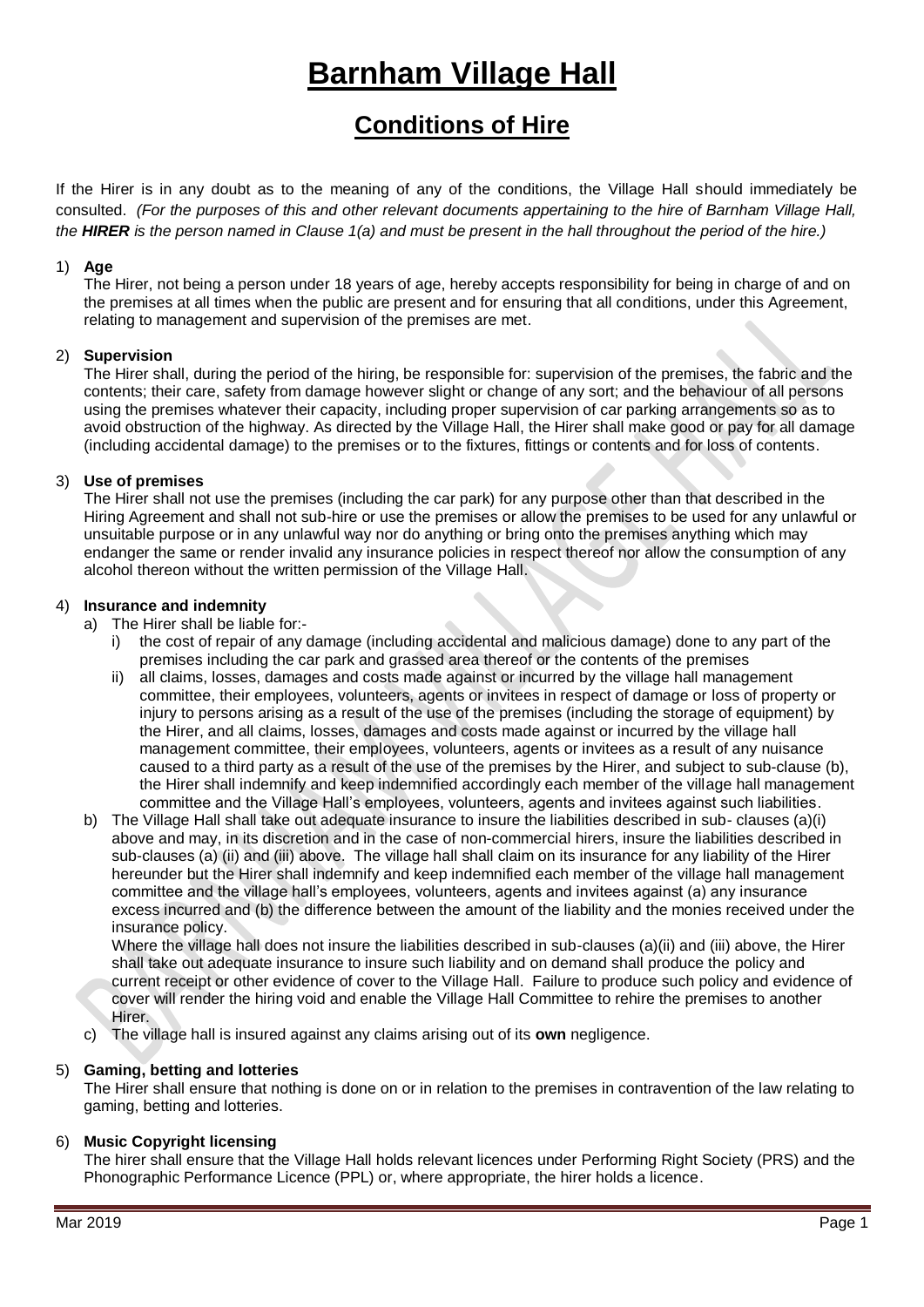# 7) **Film**

Children shall be restricted from viewing age-restricted films classified according to the recommendations of the British Board of Film Classification. Hirers should ensure that they have the appropriate copyright licences for film.

# 8) **Childcare Act 2006**

The Hirer shall ensure that any activities for children under eight years of age comply with the provisions of the Childcare Act 2006 and the Safeguarding Vulnerable groups Act 2006 and only fit and proper persons who have passed the appropriate Criminal Records Bureau checks should have access to the children. Checks may also apply where children over eight and vulnerable adults are taking part in activities. The Hirer shall provide the Village Hall management committee with a copy of their DBS check and Child Protection Policy on request.

# 9) **Public safety compliance**

The Hirer shall comply with all conditions and regulations made in respect of the premises by the Local Authority, the Licensing Authority, and the hall's Fire Risk Assessment or otherwise, particularly in connection with any event which constitutes regulated entertainment, at which alcohol is sold or provided or which is attended by children. The Hirer shall also comply with the hall's health and safety policy.

The Fire Service shall be called to any outbreak of fire, however slight, and details shall be given to the Village Hall Committee.

- a) The Hirer acknowledges that they have received instruction in the following matters:
	- i) The action to be taken in event of fire. This includes calling the Fire Brigade and evacuating the hall.
	- ii) The location and use of fire equipment. (Include diagram of location when handing over keys.)
	- iii) Escape routes and the need to keep them clear.
	- iv) Method of operation of escape door fastenings.
	- v) Appreciation of the importance of any fire doors and of closing all fire doors at the time of a fire.
	- vi) Location of the first aid box
- b) In advance of any activity the Hirer shall check the following items:
	- i) That all fire exits are unlocked and panic bolts in good working order.
	- That all escape routes are free of obstruction and can be safely used for instant free public exit. i) That all escape routes are free of obstruct<br>iii) That any fire doors are not wedged open.
	-
	- iv) That exit signs are illuminated.
	- v) That there are no obvious fire hazards on the premises.
	- vi) That emergency lighting supply illuminating all exit signs and routes are turned on during the whole of the time the premises are occupied (if not operated by an automatic mains failure switching device).

# 10) **Noise**

The Hirer shall ensure that the minimum of noise is made on arrival and departure, particularly late at night and early in the morning. The Hirer shall, if using sound amplification equipment comply with any other licensing condition for the premises.

# 11) **Drunk and disorderly behaviour and supply of illegal drugs**

The Hirer shall ensure that in order to avoid disturbing neighbours to the hall and avoid violent or criminal behaviour; care shall be taken to avoid excessive consumption of alcohol. No illegal drugs may be brought onto the premises. Drunk and disorderly behaviour shall not be permitted either on the premises or in its immediate vicinity. Any person suspected of being drunk, under the influence of drugs or who is behaving in a violent or disorderly way shall be asked to leave the premises in accordance with the Licensing Act 2003.

# 12) **Health and hygiene**

The Hirer shall, if preparing, serving or selling food, observe all relevant food health and hygiene legislation and regulations. In particular dairy products, vegetables and meat on the premises must be refrigerated and stored in compliance with the Food Temperature Regulations. The premises are provided with a refrigerator and thermometer.

# 13) **Electrical appliance safety**

The Hirer shall ensure that any electrical appliances brought by them to the premises and used there shall be safe, in good working order, and used in a safe manner in accordance with the Electricity at Work Regulations 1989.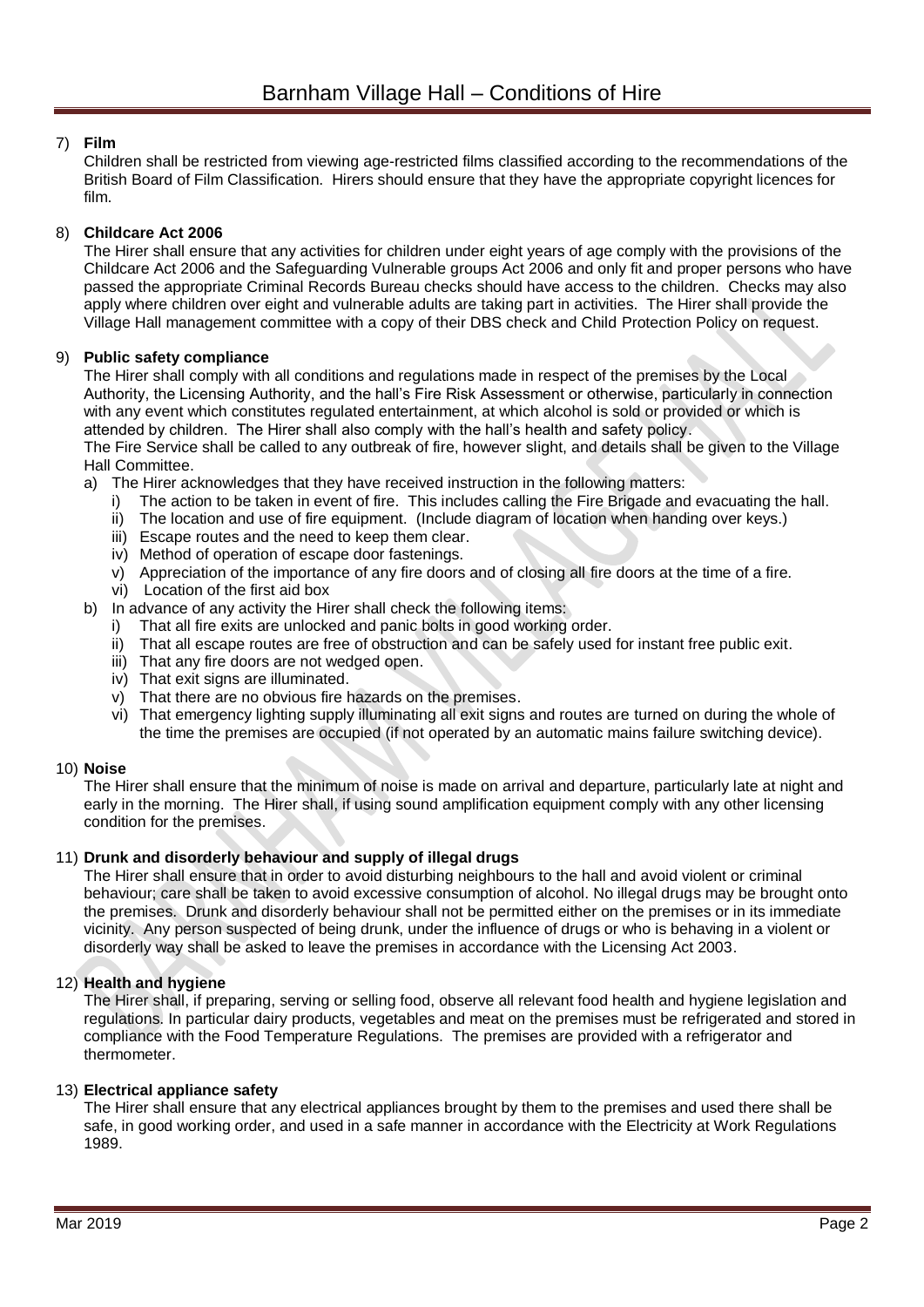# 14) **Stored equipment**

The village hall accepts no responsibility for any stored equipment or other property brought on to or left at the premises, and all liability for loss or damage is hereby excluded. All equipment and other property (other than stored equipment) must be removed at the end of each hiring or fees will be charged for each day or part of a day at the hire fee per hiring until the same is removed.

The Village Hall may, use its discretion in any of the following circumstances:-

a) Failure by the Hirer either to pay any charges in respect of stored equipment due and payable or to remove the same within 7 days after the agreed storage period has ended.

b) Failure by the Hirer to dispose of any property brought on to the premises for the purposes of the hiring. This may result in the village hall management committee disposing of any such items by sale or otherwise on such terms and conditions as it thinks fit, and charge the Hirer any costs incurred in storing and selling or otherwise disposing of the same.

#### 15) **Smoking**

The Hirer shall, and shall ensure that the Hirer's invitees, comply with the prohibition of smoking in public places provisions of the Health Act 2006 and regulations made thereunder. Any person who breaches this provision shall be asked to leave the premises. The Hirer shall ensure that anyone wishing to smoke does so outside and disposes of cigarette ends, matches etc. in a tidy and responsible manner, so as not to cause a fire.

#### 16) **Accidents and dangerous occurrences**

Any failure of equipment belonging to the Village Hall or brought in by the Hirer must also be reported **as soon as** possible. The Hirer must report all accidents involving injury to the public to a member of the village hall management committee **as soon as** possible and complete the relevant section in the village hall's accident book. Certain types of accident or injury must be reported on a special form to the Incident Contact Centre. The Village Hall will give assistance in completing this form and can provide contact details.

#### 17) **Explosives and flammable substances**

The hirer shall ensure that:-

- a) Highly flammable substances are not brought into, or used in any part of the premises and that
- b) No internal decorations of a combustible nature (e.g. polystyrene, cotton wool) shall be erected without the consent of the management committee. No decorations are to be put up near light fittings or heaters.
- c) With the exception of celebration candles no naked flames or real or artificial smoke are allowed. Fireworks are not permitted either inside the premises or outside in the Village Hall grounds.

# 18) **Heating**

The Hirer shall ensure that no unauthorised heating appliances shall be used on the premises when open to the public without the consent of the management committee. Portable Liquefied Propane Gas (LPG) heating appliances shall not be used.

# 19) **Animals**

The Hirer shall ensure that:-

- a) No animals (including birds) except assistance dogs are brought into the building, other than for a special event agreed to by the Village Hall. No animals whatsoever are to enter the kitchen at any time.
- b) Any fouling by animals of the grassed area, car park or any external area of the hall premises is to be cleaned up.

# 20) **Fly posting**

The Hirer shall not carry out or permit fly posting or any other form of unauthorised advertisements for any event taking place at the premises, and shall indemnify and keep indemnified each member of the village hall's management committee accordingly against all actions, claims and proceedings arising from any breach of this condition. Failure to observe this condition may lead to prosecution by the local authority.

# 21) **Sale of goods**

The Hirer shall, if selling goods on the premises, comply with Fair Trading Laws and any code of practice used in connection with such sales. In particular, the Hirer shall ensure that the total prices of all goods and services are prominently displayed, as shall be the organiser's name and address and that any discounts offered are based only on Manufacturers' Recommended Retail Prices.